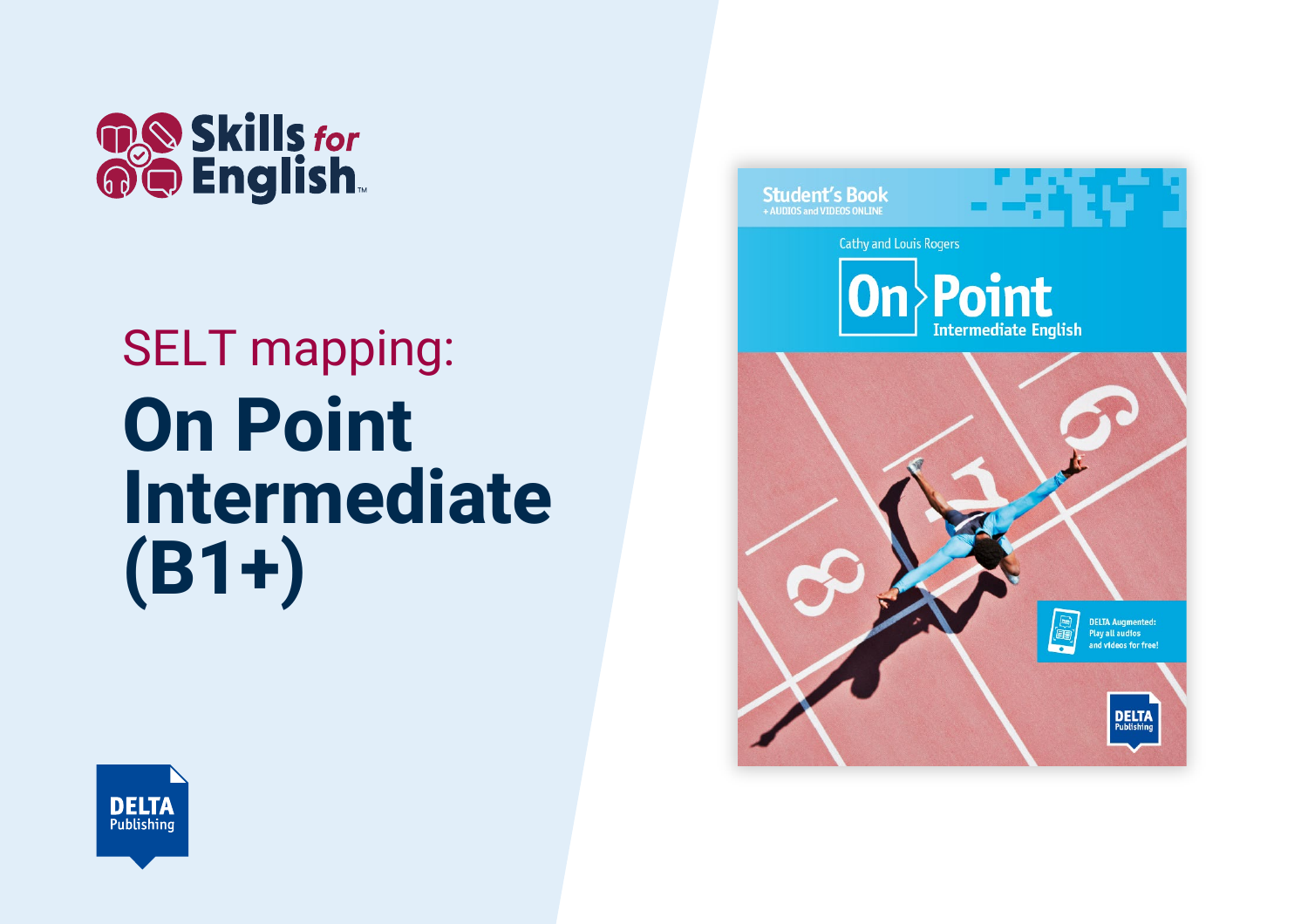## On Point Intermediate English (B1+) Student Book by DELTA Publishing and Skills for English B1 tests

The mapping activity below shows how easily the On Point Intermediate English (B1+) Student Book (2022), published by DELTA Publishing, can be used by teachers and learners to prepare for the Skills for English tests at CEFR B1 level. The table below refers to key activities in On Point Intermediate English (B1+) Student Book and identifies topics, skills and activities which can be most helpful for candidates preparing to take the Skills for English B1 tests. Note that these are INDICATIVE of possible test content only and NOT an indication of what may appear on any Skills for English tests.

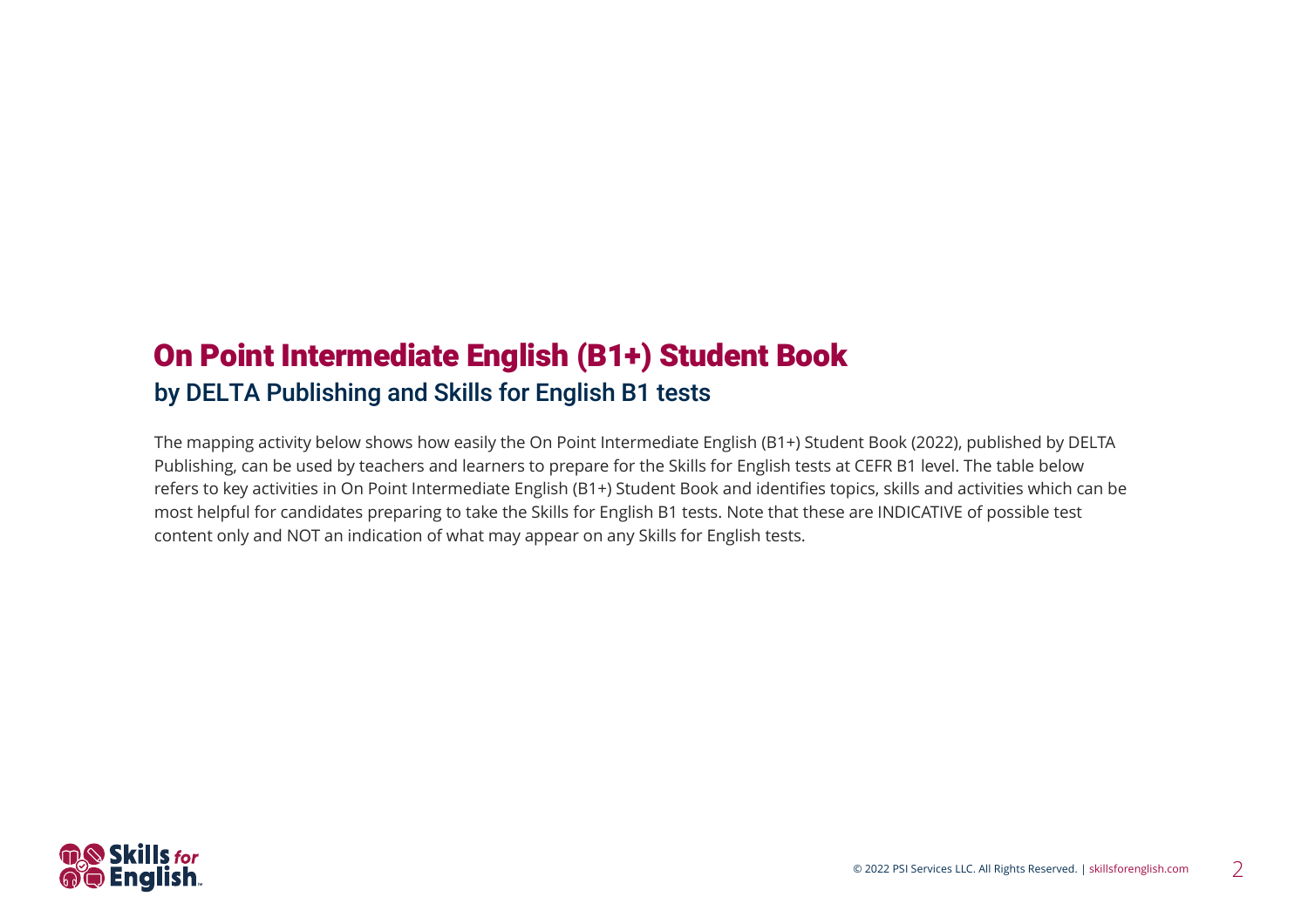| <b>Unit 1: Relationships</b>       |                                 |                                        |                                                                                    |                                                                                                  |                                                                            |                                                                            |  |  |
|------------------------------------|---------------------------------|----------------------------------------|------------------------------------------------------------------------------------|--------------------------------------------------------------------------------------------------|----------------------------------------------------------------------------|----------------------------------------------------------------------------|--|--|
|                                    | <b>Topics and</b><br>vocabulary | <b>Grammar and</b><br><b>Functions</b> | <b>Relevance to</b><br><b>Skills for English</b><br><b>B1 Speaking test</b>        | <b>Relevance to B1</b><br><b>Skills for English</b><br><b>Listening test</b>                     | <b>Relevance to B1</b><br><b>Skills for English</b><br><b>Reading test</b> | <b>Relevance to B1</b><br><b>Skills for English</b><br><b>Writing test</b> |  |  |
| 1A: First<br>impressions           | Collocations with<br>make       | Questions forms                        | Talking about first<br>impressions<br>Giving opinions<br>responding to<br>opinions | Listening to a<br>conversation and<br>answering<br>questions                                     | Reading for specific<br>information                                        |                                                                            |  |  |
| 1B: A<br>nightmare<br>housemate    | Extreme<br>adjectives           | Present Simple and<br>Continuous       | Talking about<br>preferences and<br>giving reasons                                 | Listening to people<br>talk about people<br>they know and<br>identifying specific<br>information | Reading short<br>articles and<br>matching<br>descriptions to<br>people     |                                                                            |  |  |
| 1C: Families<br>large and<br>small | Verbs and<br>preposition        |                                        | Describing family,<br>family members<br>and childhood<br>experiences               |                                                                                                  | Reading short<br>descriptive text for<br>key and specific<br>information   |                                                                            |  |  |
| 1D: Living<br>with others          |                                 |                                        | Giving and<br>responding to<br>opinions                                            | Listening for specific<br>information                                                            |                                                                            | Writing an email<br>describing holiday<br>experiences                      |  |  |

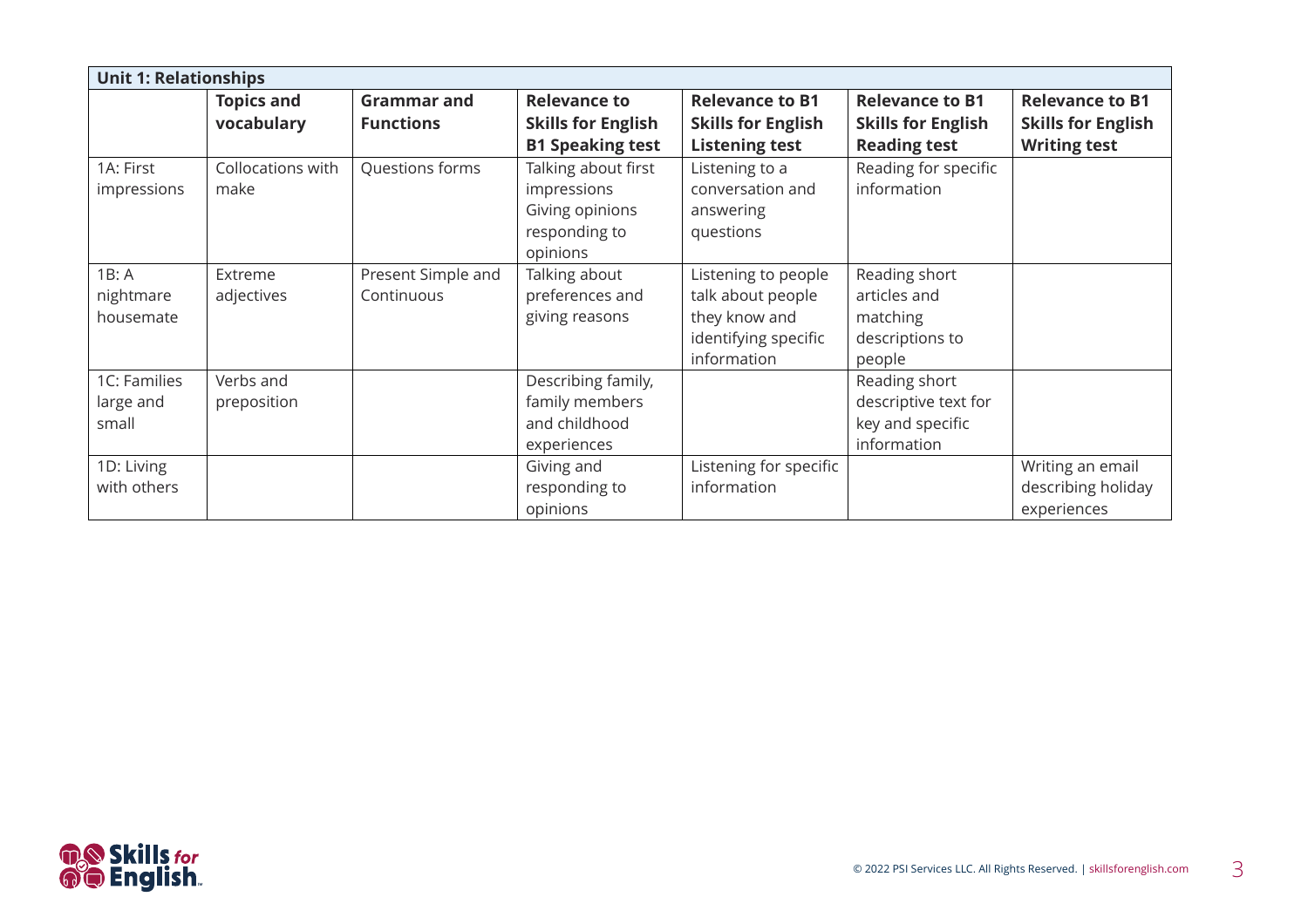| <b>Unit 2: Fear</b>        |                                 |                                                                       |                                                                             |                                                                                     |                                                                            |                                                                            |
|----------------------------|---------------------------------|-----------------------------------------------------------------------|-----------------------------------------------------------------------------|-------------------------------------------------------------------------------------|----------------------------------------------------------------------------|----------------------------------------------------------------------------|
|                            | <b>Topics and</b><br>vocabulary | <b>Grammar and</b><br><b>Functions</b>                                | <b>Relevance to</b><br><b>Skills for English</b><br><b>B1 Speaking test</b> | <b>Relevance to B1</b><br><b>Skills for English</b><br><b>Listening test</b>        | <b>Relevance to B1</b><br><b>Skills for English</b><br><b>Reading test</b> | <b>Relevance to B1</b><br><b>Skills for English</b><br><b>Writing test</b> |
| 2A: Fears                  | -ed $/$ -ing<br>adjectives      | Present Perfect<br>and Past Simple                                    | Describing feelings<br>and reactions<br>Describing<br>experiences           | Listening to a<br>conversation;<br>listening for key<br>and specific<br>information |                                                                            |                                                                            |
| 2B: Survival               |                                 | Narrative tenses:<br>Past Simple, Past<br>Continuous, Past<br>Perfect |                                                                             | Listening to a<br>narrative of an<br>event                                          | Reading short text<br>for key and specific<br>information                  |                                                                            |
| 2C: Fear:<br>good or bad?  | Fear and danger                 |                                                                       |                                                                             |                                                                                     | Reading for gist<br>and completing<br>gapped sentences                     |                                                                            |
| 2D: I don't<br>believe it! | Time<br>sequencers              |                                                                       | Recounting an<br>event or something<br>that happened                        |                                                                                     |                                                                            | Describing an<br>event using a<br>variety of time<br>sequencers            |

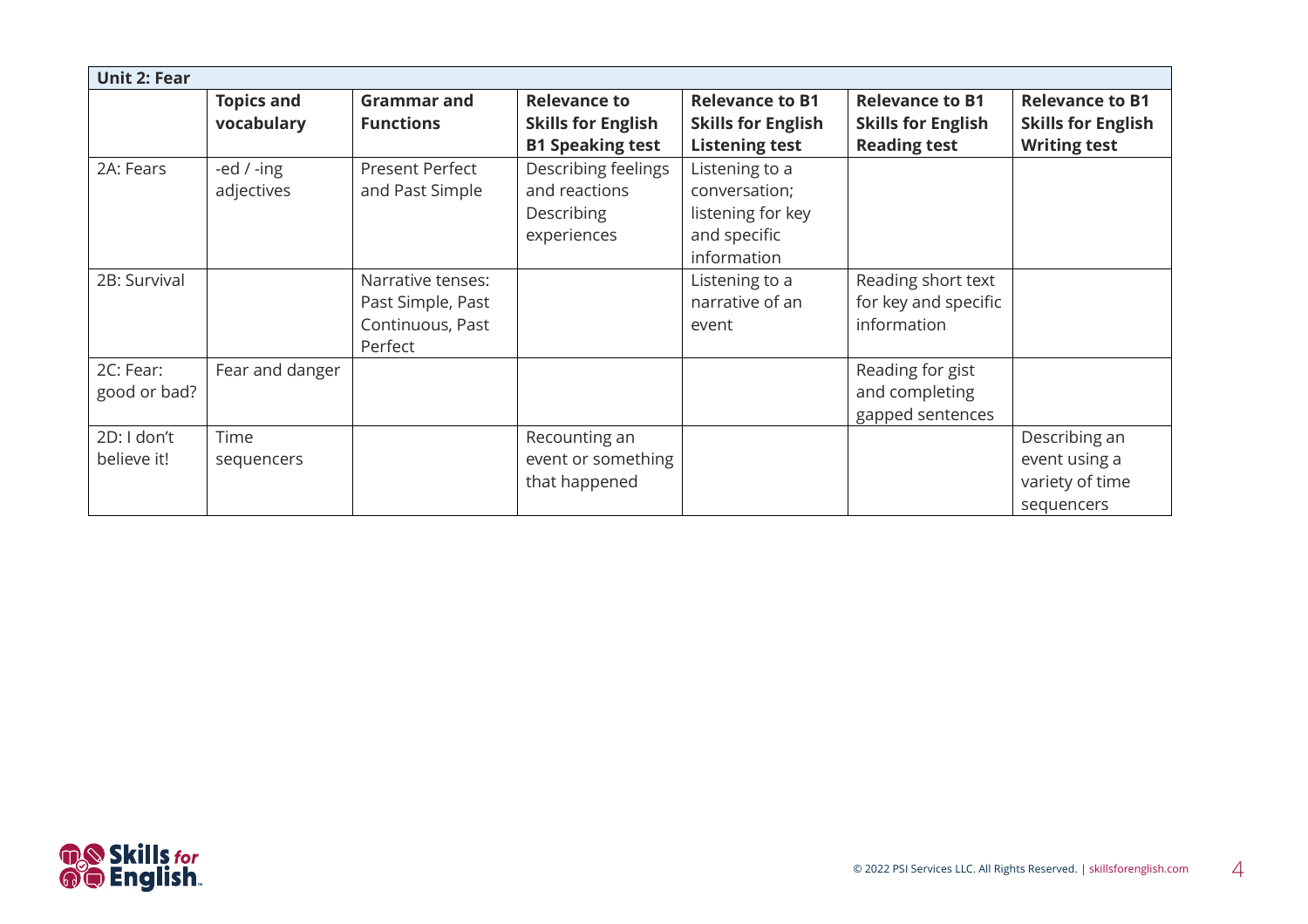| <b>Unit 3: The Future</b> |                   |                    |                           |                           |                           |                           |  |  |
|---------------------------|-------------------|--------------------|---------------------------|---------------------------|---------------------------|---------------------------|--|--|
|                           | <b>Topics and</b> | <b>Grammar and</b> | <b>Relevance to</b>       | <b>Relevance to B1</b>    | <b>Relevance to B1</b>    | <b>Relevance to B1</b>    |  |  |
|                           | vocabulary        | <b>Functions</b>   | <b>Skills for English</b> | <b>Skills for English</b> | <b>Skills for English</b> | <b>Skills for English</b> |  |  |
|                           |                   |                    | <b>B1 Speaking test</b>   | <b>Listening test</b>     | <b>Reading test</b>       | <b>Writing test</b>       |  |  |
| 3A: It's in my            | Time and          | Arrangements,      | Talking about             | Listening for             |                           |                           |  |  |
| diary                     | planning          | plans, intentions  | future plans and          | specific                  |                           |                           |  |  |
|                           |                   | and decisions      | activities                | information               |                           |                           |  |  |
| 3B: My                    | Future time       | Future predictions | Talking about own         | Listening for             | Reading blog posts        |                           |  |  |
| future                    | expressions       |                    | hopes and                 | specific                  | for key and specific      |                           |  |  |
|                           |                   |                    | predictions               | information               | information               |                           |  |  |
| 3C: Our                   | Weather and       |                    | Describing the            |                           | Reading article and       |                           |  |  |
| global future             | temperature       |                    | weather, talking          |                           | completing gapped         |                           |  |  |
|                           |                   |                    | about own                 |                           | sentences                 |                           |  |  |
|                           |                   |                    | preferences               |                           |                           |                           |  |  |
| 3D: Plans                 |                   |                    | Making                    |                           |                           | Describing how            |  |  |
| and                       |                   |                    | arrangements and          |                           |                           | your town should          |  |  |
| proposals                 |                   |                    | talking about             |                           |                           | change and be             |  |  |
|                           |                   |                    | arrangements              |                           |                           | improved in the           |  |  |
|                           |                   |                    | Talking about how         |                           |                           | future                    |  |  |
|                           |                   |                    | your hometown             |                           |                           |                           |  |  |
|                           |                   |                    | may change                |                           |                           |                           |  |  |

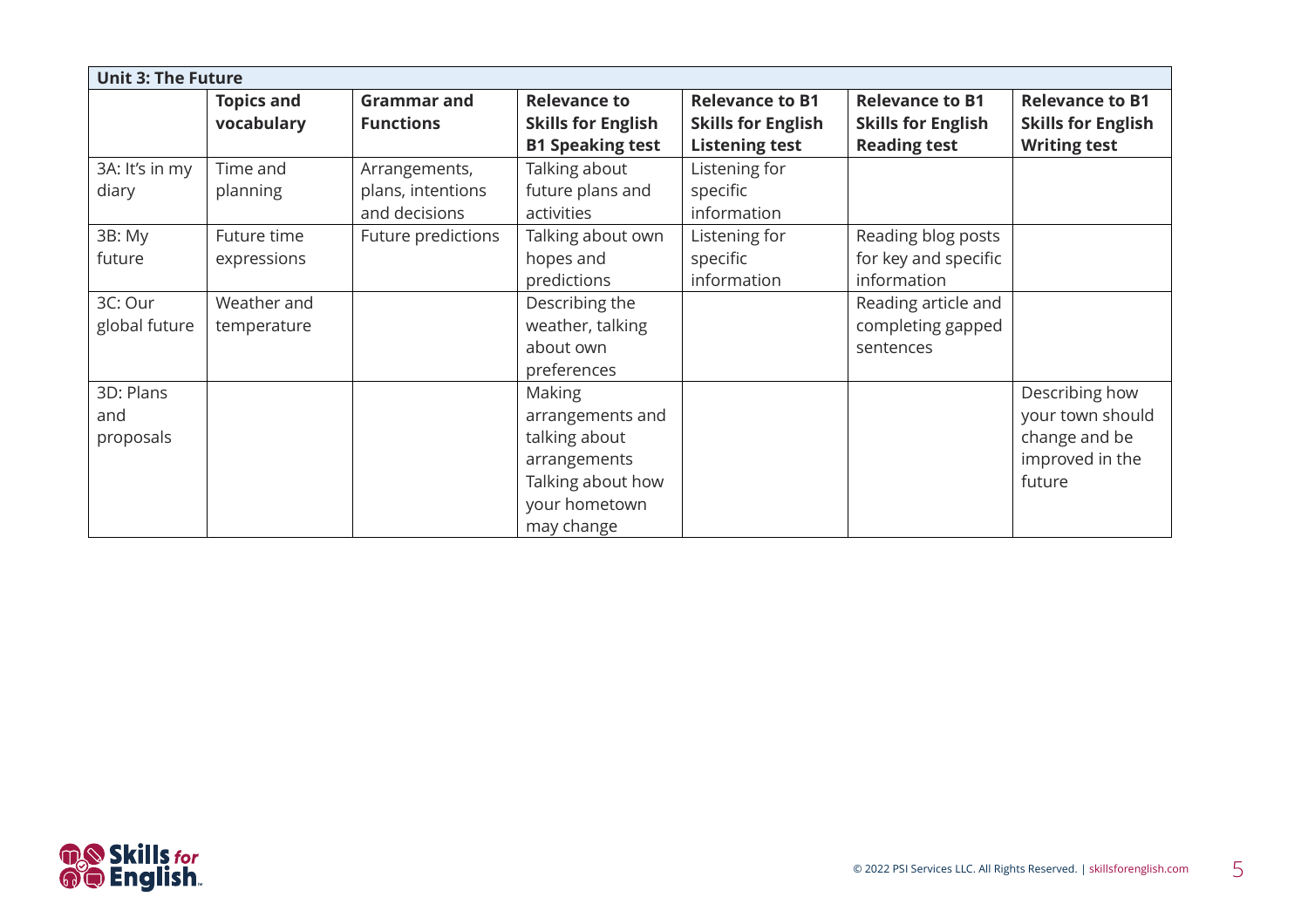| Unit 4: What happened?                       |                                 |                                        |                                                                             |                                                                                                                 |                                                                            |                                                                                |
|----------------------------------------------|---------------------------------|----------------------------------------|-----------------------------------------------------------------------------|-----------------------------------------------------------------------------------------------------------------|----------------------------------------------------------------------------|--------------------------------------------------------------------------------|
|                                              | <b>Topics and</b><br>vocabulary | <b>Grammar and</b><br><b>Functions</b> | <b>Relevance to</b><br><b>Skills for English</b><br><b>B1 Speaking test</b> | <b>Relevance to B1</b><br><b>Skills for English</b><br><b>Listening test</b>                                    | <b>Relevance to B1</b><br><b>Skills for English</b><br><b>Reading test</b> | <b>Relevance to B1</b><br><b>Skills for English</b><br><b>Writing test</b>     |
| 4A: Real-life<br>puzzles                     | Verb + noun<br>collocations     | Modals of<br>probability               | Talking about<br>games and<br>entertainment                                 | Listening for specific<br>information                                                                           | Reading short text<br>and answering<br>multiple choice<br>questions        |                                                                                |
| 4B: An<br>unsolved<br>mystery                | Travel and<br>adventure         | Past modals of<br>probability          | <b>Talking</b><br>hypothetically<br>about a past<br>situation               | Listening for specific<br>information and<br>completing gapped<br>sentences and<br>multiple choice<br>questions |                                                                            |                                                                                |
| 4C: The<br>Moonstone<br>by Wilkie<br>Collins |                                 |                                        |                                                                             |                                                                                                                 | Reading for specific<br>and key<br>information                             |                                                                                |
| 4D: When<br>things go<br>wrong               |                                 |                                        | Speculating about<br>events                                                 | Listening to<br>conversations and<br>answering multiple<br>choice questions                                     |                                                                            | Writing a polite<br>email to hotel<br>customer services<br>about a lost object |

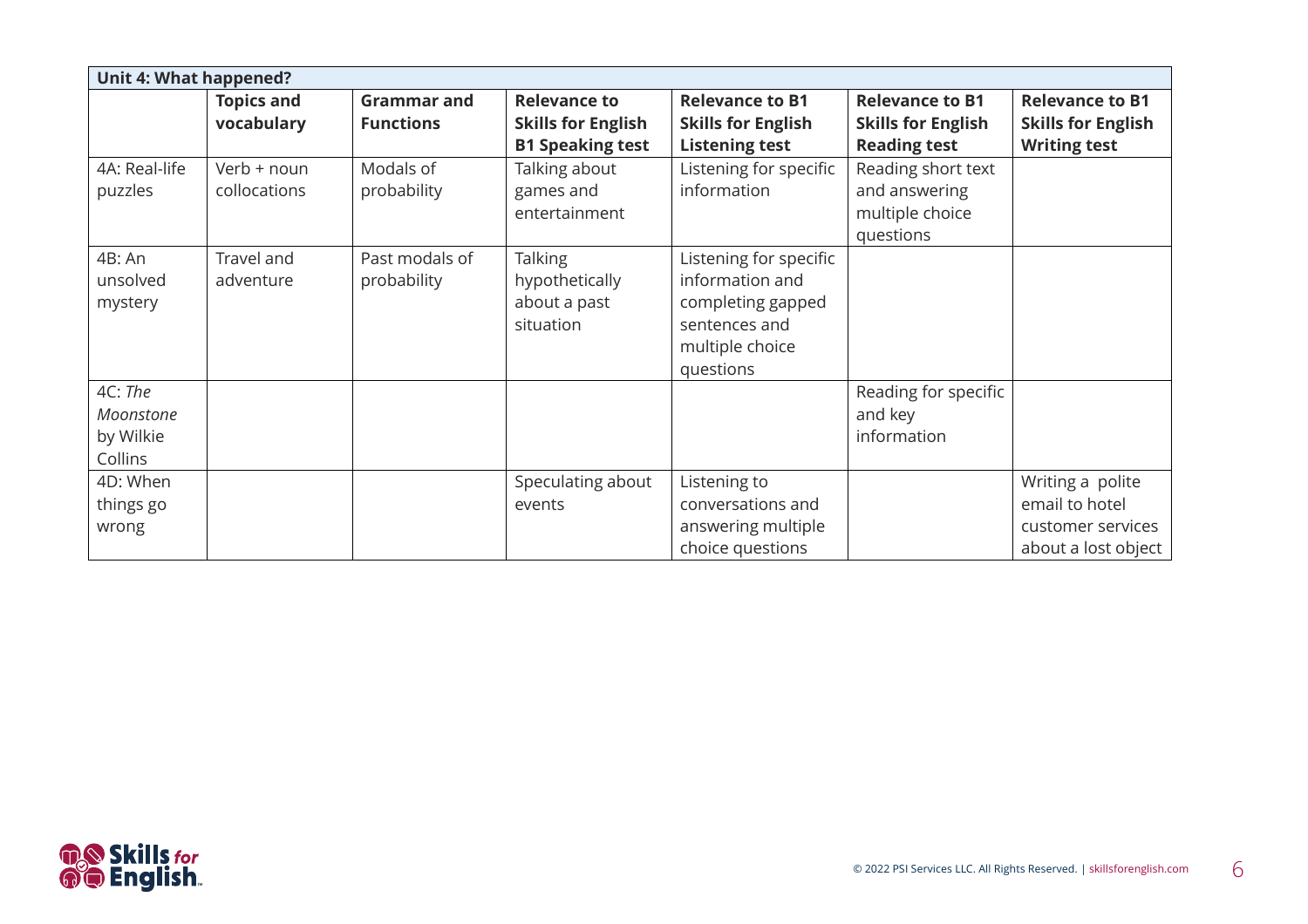| <b>Unit 5: Culture</b>                |                                 |                                        |                                                                                                                            |                                                                              |                                                                            |                                                                                                    |  |  |
|---------------------------------------|---------------------------------|----------------------------------------|----------------------------------------------------------------------------------------------------------------------------|------------------------------------------------------------------------------|----------------------------------------------------------------------------|----------------------------------------------------------------------------------------------------|--|--|
|                                       | <b>Topics and</b><br>vocabulary | <b>Grammar and</b><br><b>Functions</b> | <b>Relevance to</b><br><b>Skills for English</b><br><b>B1 Speaking test</b>                                                | <b>Relevance to B1</b><br><b>Skills for English</b><br><b>Listening test</b> | <b>Relevance to B1</b><br><b>Skills for English</b><br><b>Reading test</b> | <b>Relevance to B1</b><br><b>Skills for English</b><br><b>Writing test</b>                         |  |  |
| 5A: North,<br>south, east<br>and west | Opposite<br>adjectives          | Comparatives and<br>superlatives       | Giving and<br>explaining opinions                                                                                          | Listening to<br>identify opinions of<br>the speakers                         | Reading for specific<br>information                                        |                                                                                                    |  |  |
| 5B: Different<br>cultures             | Expressions with<br>get         | Modals of<br>obligation                | Comparing and<br>contrasting places<br>you have visited<br>Giving advice to<br>someone about<br>visiting where you<br>live | Listening for<br>specific<br>information                                     | Reading article and<br>matching people to<br>opinions expressed            |                                                                                                    |  |  |
| 5C: Identity                          | Verb + noun<br>collocations     |                                        |                                                                                                                            |                                                                              | Reading for specific<br>information                                        |                                                                                                    |  |  |
| 5D:<br>Behaviour                      |                                 |                                        | Describing cultural<br>norms about<br>politeness                                                                           | Listening for tone<br>and attitude                                           |                                                                            | Writing a short<br>essay, comparing<br>and contrasting<br>two options and<br>giving own<br>opinion |  |  |

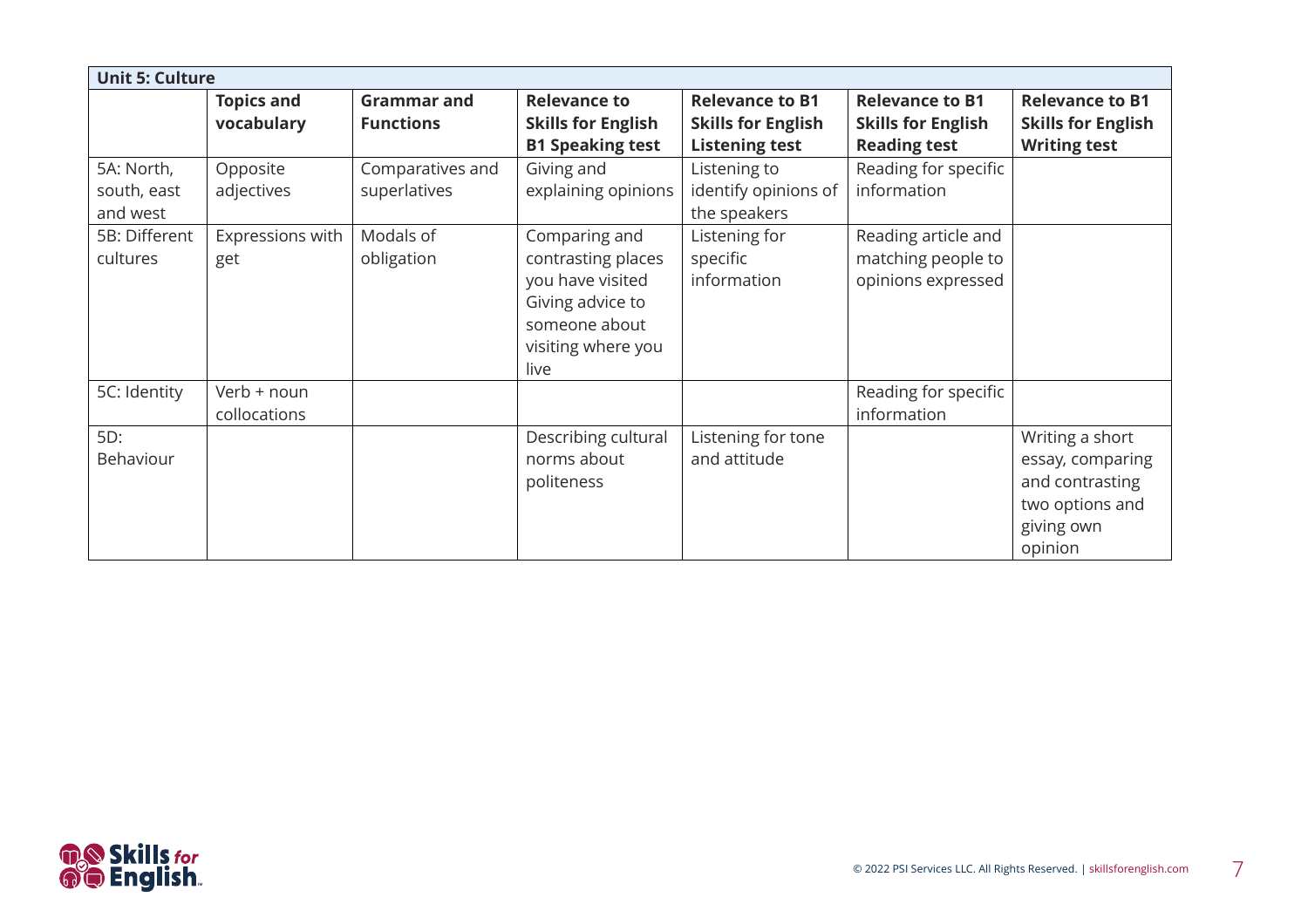| <b>Unit 6: Then and now</b>        |                                 |                                        |                                                                             |                                                                                     |                                                                            |                                                                            |
|------------------------------------|---------------------------------|----------------------------------------|-----------------------------------------------------------------------------|-------------------------------------------------------------------------------------|----------------------------------------------------------------------------|----------------------------------------------------------------------------|
|                                    | <b>Topics and</b><br>vocabulary | <b>Grammar and</b><br><b>Functions</b> | <b>Relevance to</b><br><b>Skills for English</b><br><b>B1 Speaking test</b> | <b>Relevance to B1</b><br><b>Skills for English</b><br><b>Listening test</b>        | <b>Relevance to B1</b><br><b>Skills for English</b><br><b>Reading test</b> | <b>Relevance to B1</b><br><b>Skills for English</b><br><b>Writing test</b> |
| 6A: Looking<br>back                |                                 | Past Simple, used<br>to and would      | Describing past<br>memories,<br>comparing the past<br>with the present      |                                                                                     | Reading for specific<br>information                                        |                                                                            |
| 6B: Catching<br>up                 | Connections                     | Question tags                          | Describing friends<br>and relationships                                     | Listening to<br>conversations and<br>identifying key and<br>specific<br>information | Reading for<br>comprehension                                               |                                                                            |
| 6C: Holidays<br>we used to<br>have | Changing<br>fashions            |                                        | Describing past<br>holidays                                                 |                                                                                     | Reading article and<br>completing gapped<br>sentences                      |                                                                            |
| 6D: Getting<br>to know<br>more     |                                 |                                        | Asking and<br>answering follow-<br>up questions                             | Listening to<br>conversations;<br>listening for key<br>and specific<br>information  |                                                                            | Writing a short<br>description of<br>someone you<br>know/admire            |

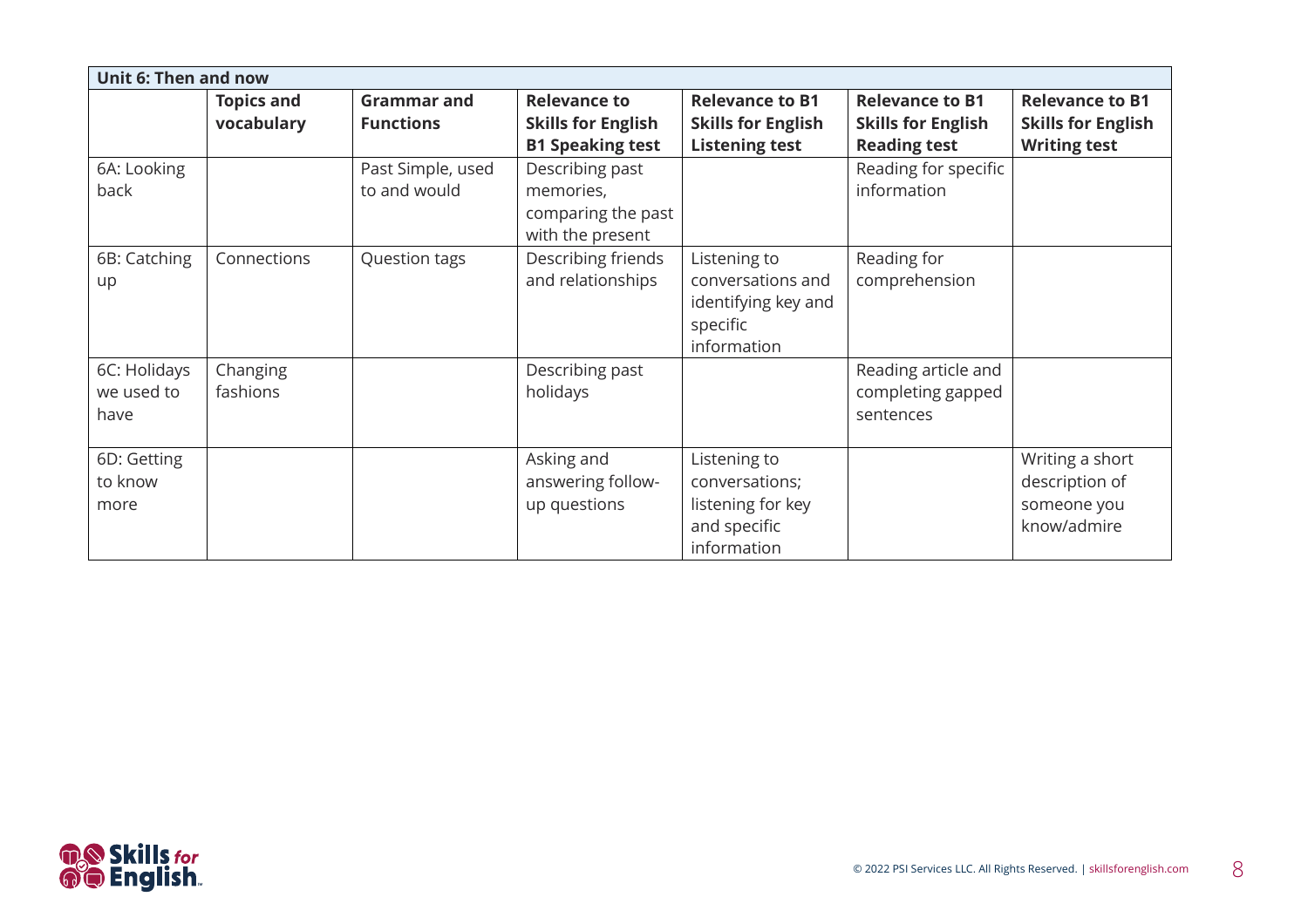| <b>Unit 7: Under pressure</b> |                   |                           |                           |                           |                           |                           |
|-------------------------------|-------------------|---------------------------|---------------------------|---------------------------|---------------------------|---------------------------|
|                               | <b>Topics and</b> | <b>Grammar and</b>        | <b>Relevance to</b>       | <b>Relevance to B1</b>    | <b>Relevance to B1</b>    | <b>Relevance to B1</b>    |
|                               | vocabulary        | <b>Functions</b>          | <b>Skills for English</b> | <b>Skills for English</b> | <b>Skills for English</b> | <b>Skills for English</b> |
|                               |                   |                           | <b>B1 Speaking test</b>   | <b>Listening test</b>     | <b>Reading test</b>       | <b>Writing test</b>       |
| 7A: Can't                     | Abilities         | Zero and First            |                           | Listening to a            | Reading for key           |                           |
| catch me!                     |                   | Conditional               |                           | conversation and          | information               |                           |
|                               |                   |                           |                           | deciding who said         |                           |                           |
|                               |                   |                           |                           | what                      |                           |                           |
| 7B: What                      | Survival          | <b>Second Conditional</b> | Talking about             |                           | Reading an                |                           |
| would you                     |                   |                           | hypothetical              |                           | interview and             |                           |
| do?                           |                   |                           | situations and            |                           | identifying key and       |                           |
|                               |                   |                           | what you would do         |                           | specific                  |                           |
|                               |                   |                           |                           |                           | information               |                           |
| 7C: Handling                  | Abilities         |                           |                           |                           | Reading an article        |                           |
| pressure                      |                   |                           |                           |                           | for comprehension         |                           |
|                               |                   |                           |                           |                           | of key and specific       |                           |
|                               |                   |                           |                           |                           | information               |                           |
| 7D: What                      |                   |                           | Asking for and            | Listening to people       |                           | Writing an email,         |
| should we                     |                   |                           | giving advice             | giving advice             |                           | explain,                  |
| do?                           |                   |                           |                           |                           |                           | apologising and           |
|                               |                   |                           |                           |                           |                           | requesting an             |
|                               |                   |                           |                           |                           |                           | extension to a            |
|                               |                   |                           |                           |                           |                           | deadline                  |

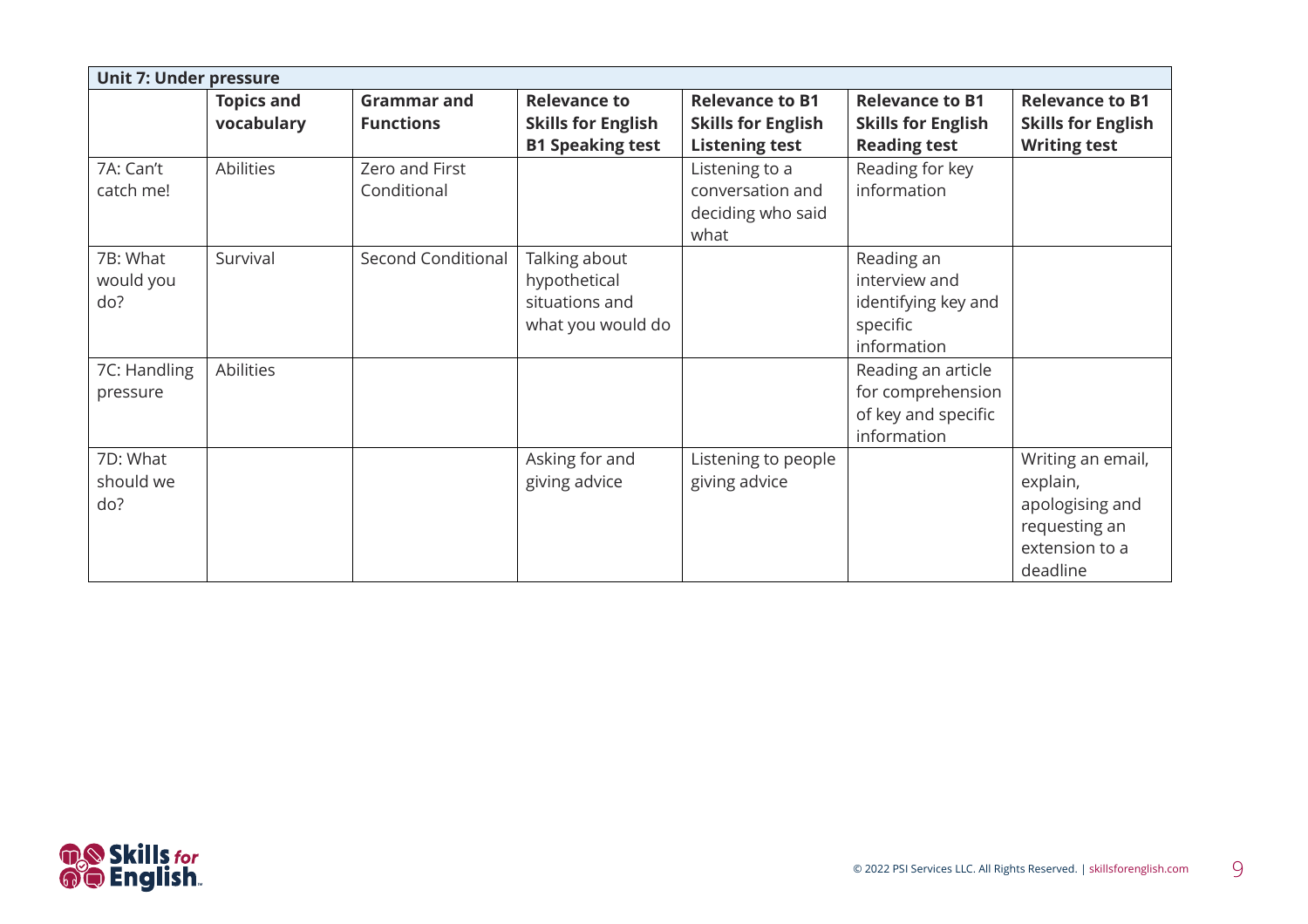| Unit 8: Does age matter?  |                                 |                                                    |                                                                                              |                                                                                    |                                                                  |                                                     |
|---------------------------|---------------------------------|----------------------------------------------------|----------------------------------------------------------------------------------------------|------------------------------------------------------------------------------------|------------------------------------------------------------------|-----------------------------------------------------|
|                           | <b>Topics and</b><br>vocabulary | <b>Grammar and</b><br><b>Functions</b>             | <b>Relevance to</b><br><b>Skills for English</b>                                             | <b>Relevance to B1</b><br><b>Skills for English</b>                                | <b>Relevance to B1</b><br><b>Skills for English</b>              | <b>Relevance to B1</b><br><b>Skills for English</b> |
|                           |                                 |                                                    | <b>B1 Speaking test</b>                                                                      | <b>Listening test</b>                                                              | <b>Reading test</b>                                              | <b>Writing test</b>                                 |
| 8A: Retiring<br>early     | Money                           | Verb + -ing or<br>infinitive                       | Discussing at what<br>age people do<br>different things<br>where you live<br>Giving opinions | Listening for<br>information                                                       | Reading for<br>information                                       |                                                     |
| 8B: Living<br>longer      | Phrasal verbs                   | <b>Present Perfect</b><br>Simple and<br>Continuous |                                                                                              | Listening to a radio<br>show and<br>identifying key and<br>specific<br>information | Reading a short<br>article and<br>completing gapped<br>sentences |                                                     |
| 8C: Success<br>at any age | <b>Business</b>                 |                                                    |                                                                                              |                                                                                    | Reading a short<br>article for specific<br>information           |                                                     |
| 8D: Top tips              |                                 |                                                    | Giving a How to<br>Presentation /<br>giving instructions                                     | Listening for<br>specific<br>information                                           |                                                                  | Writing/giving<br>instructions                      |

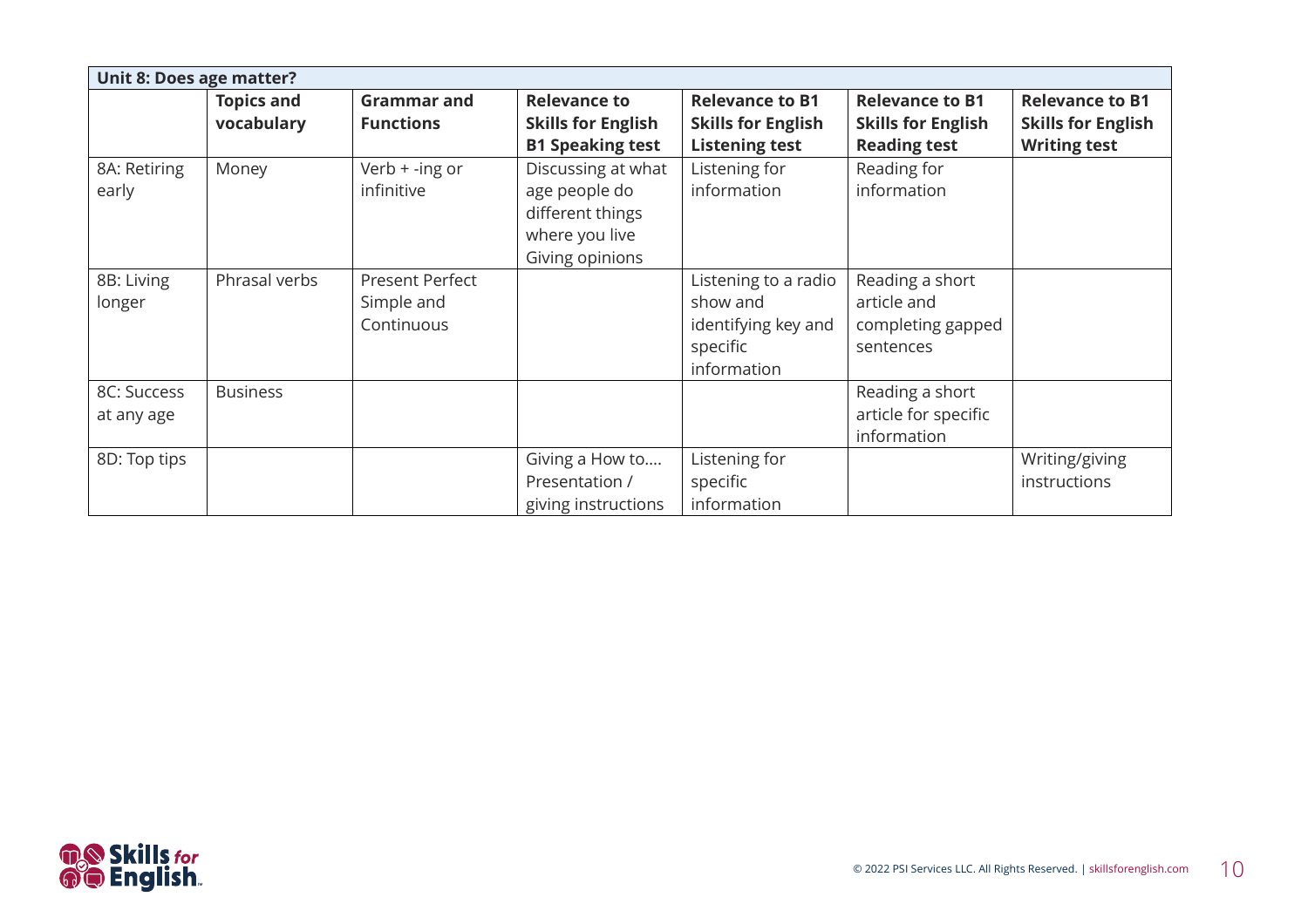| <b>Unit 9: Obsessions</b>  |                                 |                                        |                                                                             |                                                                                        |                                                                                                     |                                                                            |
|----------------------------|---------------------------------|----------------------------------------|-----------------------------------------------------------------------------|----------------------------------------------------------------------------------------|-----------------------------------------------------------------------------------------------------|----------------------------------------------------------------------------|
|                            | <b>Topics and</b><br>vocabulary | <b>Grammar and</b><br><b>Functions</b> | <b>Relevance to</b><br><b>Skills for English</b><br><b>B1 Speaking test</b> | <b>Relevance to B1</b><br><b>Skills for English</b><br><b>Listening test</b>           | <b>Relevance to B1</b><br><b>Skills for English</b><br><b>Reading test</b>                          | <b>Relevance to B1</b><br><b>Skills for English</b><br><b>Writing test</b> |
| 9A: Taking<br>over my life | Gaming                          | Reported speech                        |                                                                             | Listening to a<br>conversation for<br>specific<br>information                          | Reading an article<br>for specific<br>information                                                   |                                                                            |
| 9B: Can't quit             | Obsessions                      | Reported<br>questions                  | Talking about<br>technology and<br>technology use                           | Listening to a radio<br>show for<br>information and to<br>complete gapped<br>sentences | Reading for<br>information                                                                          |                                                                            |
| 9C: Giving it<br>all up    | Describing<br>different times   |                                        |                                                                             |                                                                                        | Reading article and<br>answering multiple<br>choice questions<br>and completing<br>gapped sentences |                                                                            |
| 9D: What do<br>you think?  |                                 |                                        | Asking and<br>answering<br>question                                         | Listening to<br>someone<br>conducting a<br>survey, and noting<br>key information       |                                                                                                     | Writing short text<br>presenting<br>information                            |

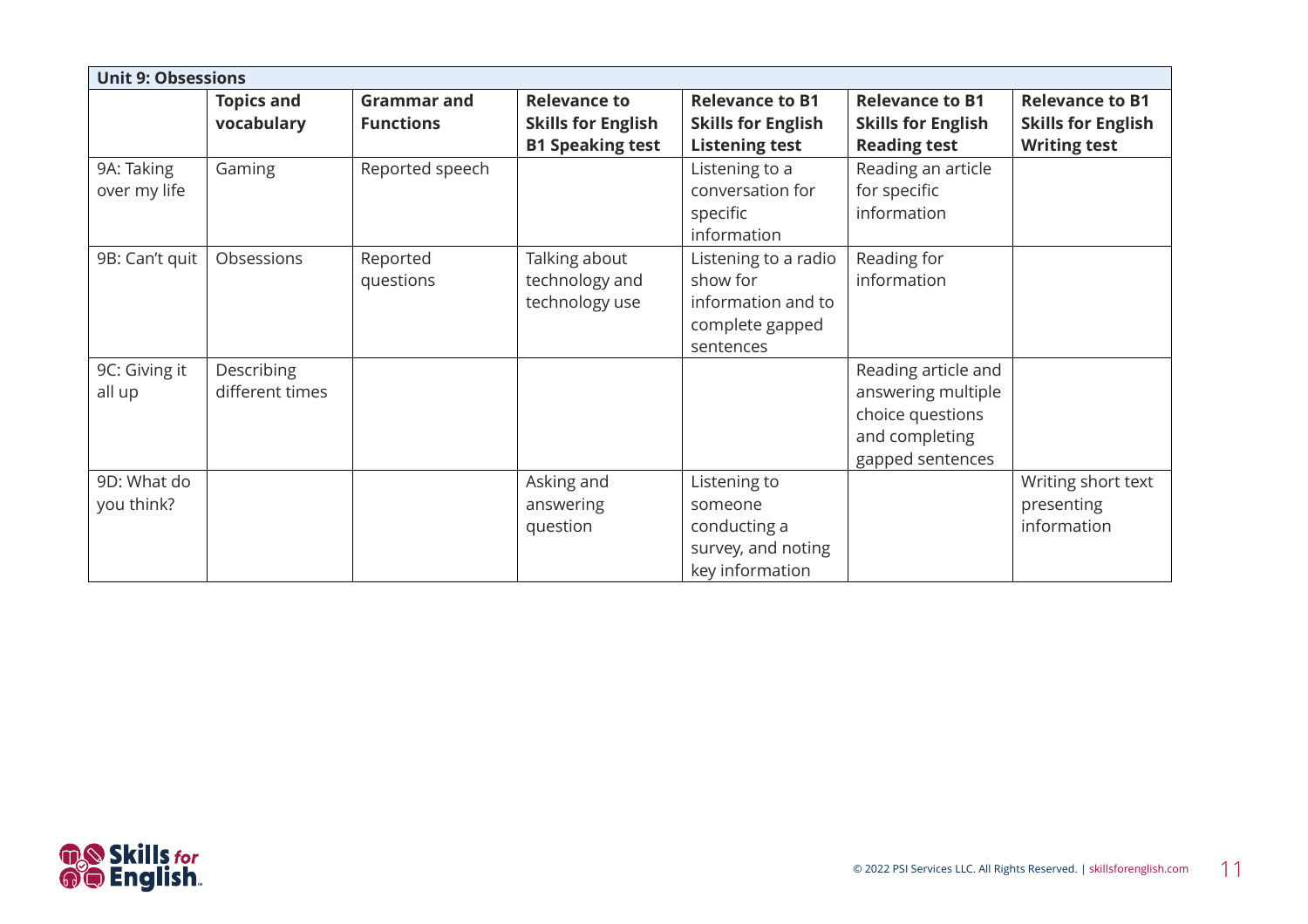|                                     | <b>Unit 10: Family</b>          |                                                   |                                                                                                        |                                                                              |                                                                                          |                                                                                   |  |  |  |
|-------------------------------------|---------------------------------|---------------------------------------------------|--------------------------------------------------------------------------------------------------------|------------------------------------------------------------------------------|------------------------------------------------------------------------------------------|-----------------------------------------------------------------------------------|--|--|--|
|                                     | <b>Topics and</b><br>vocabulary | <b>Grammar and</b><br><b>Functions</b>            | <b>Relevance to</b><br><b>Skills for English</b><br><b>B1 Speaking test</b>                            | <b>Relevance to B1</b><br><b>Skills for English</b><br><b>Listening test</b> | <b>Relevance to B1</b><br><b>Skills for English</b><br><b>Reading test</b>               | <b>Relevance to B1</b><br><b>Skills for English</b><br><b>Writing test</b>        |  |  |  |
| 10A: My<br>generation               | Family                          | Defining and non-<br>defining relative<br>clauses | Talking about how<br>families are<br>changing                                                          | Listening to radio<br>show and<br>completing gapped<br>sentences             | Reading for key<br>information                                                           |                                                                                   |  |  |  |
| 10B: A family<br>by chance          | Feelings and<br>experiences     | <b>Third Conditional</b>                          | Talking about<br>extended families<br>and family<br>relationships<br>Talking about past<br>experiences | Listening to<br>podcast, listening<br>for comprehension                      | Reading blog post<br>for specific<br>information                                         |                                                                                   |  |  |  |
| 10C: The<br>longest<br>relationship |                                 |                                                   | Giving and<br>explaining opinions                                                                      |                                                                              | Reading article and<br>matching<br>paragraphs to<br>headings; reading<br>for information |                                                                                   |  |  |  |
| 10D: Sorry!                         |                                 |                                                   | Making and<br>accepting<br>apologies                                                                   | Listening for<br>information                                                 |                                                                                          | Writing an<br>informal email,<br>making<br>suggestions,<br>requests and<br>offers |  |  |  |

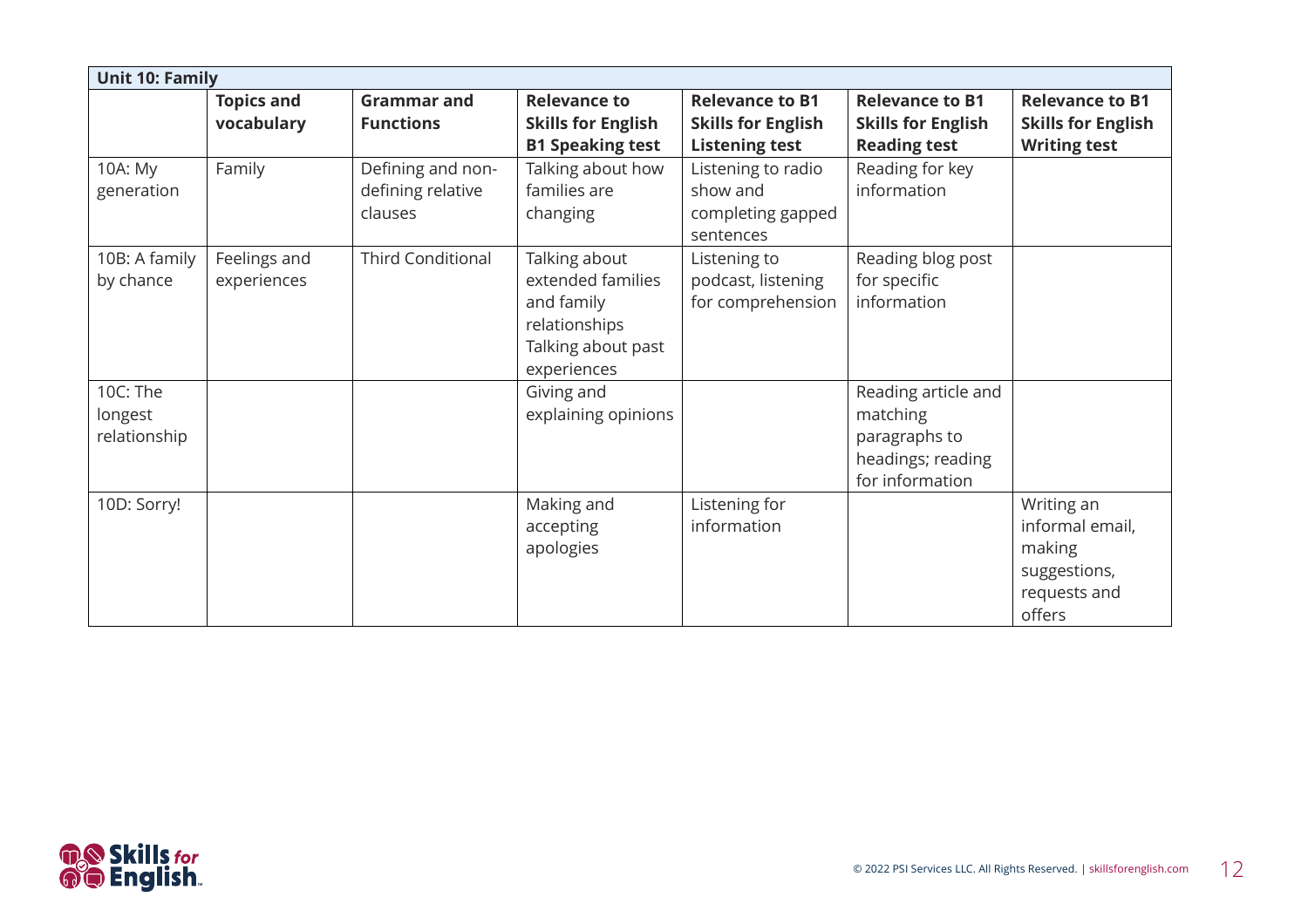| <b>Unit 11: Environment</b>   |                                 |                                        |                                                                                    |                                                                                      |                                                                            |                                                                            |  |  |
|-------------------------------|---------------------------------|----------------------------------------|------------------------------------------------------------------------------------|--------------------------------------------------------------------------------------|----------------------------------------------------------------------------|----------------------------------------------------------------------------|--|--|
|                               | <b>Topics and</b><br>vocabulary | <b>Grammar and</b><br><b>Functions</b> | <b>Relevance to Skills</b><br>for English B1<br><b>Speaking test</b>               | <b>Relevance to B1</b><br><b>Skills for English</b><br><b>Listening test</b>         | <b>Relevance to B1</b><br><b>Skills for English</b><br><b>Reading test</b> | <b>Relevance to B1</b><br><b>Skills for English</b><br><b>Writing test</b> |  |  |
| 11A: Living<br>locally        | Environment                     | Passives                               | <b>Exploring</b><br>advantages and<br>disadvantages                                | Listening for<br>specific<br>information                                             | Reading for<br>information                                                 |                                                                            |  |  |
| 11B: Meat<br>free             | Phrases with in                 | Quantifiers                            | Talking about<br>actions you take to<br>support the<br>environment                 | Listening to a<br>conversation and<br>identifying key and<br>specific<br>information | Reading for specific<br>information                                        |                                                                            |  |  |
| 11C: What<br>nature<br>adapts | Environmental<br>accidents      |                                        | Discussing issues<br>with the<br>environment/wildlife<br>and giving own<br>opinion |                                                                                      | Reading article for<br>comprehension                                       |                                                                            |  |  |
| 11D: It's time<br>to change   |                                 |                                        | Giving reasons and<br>results                                                      | Listening for<br>specific<br>information                                             |                                                                            | Writing a short<br>essay, describing<br>causes and effects                 |  |  |